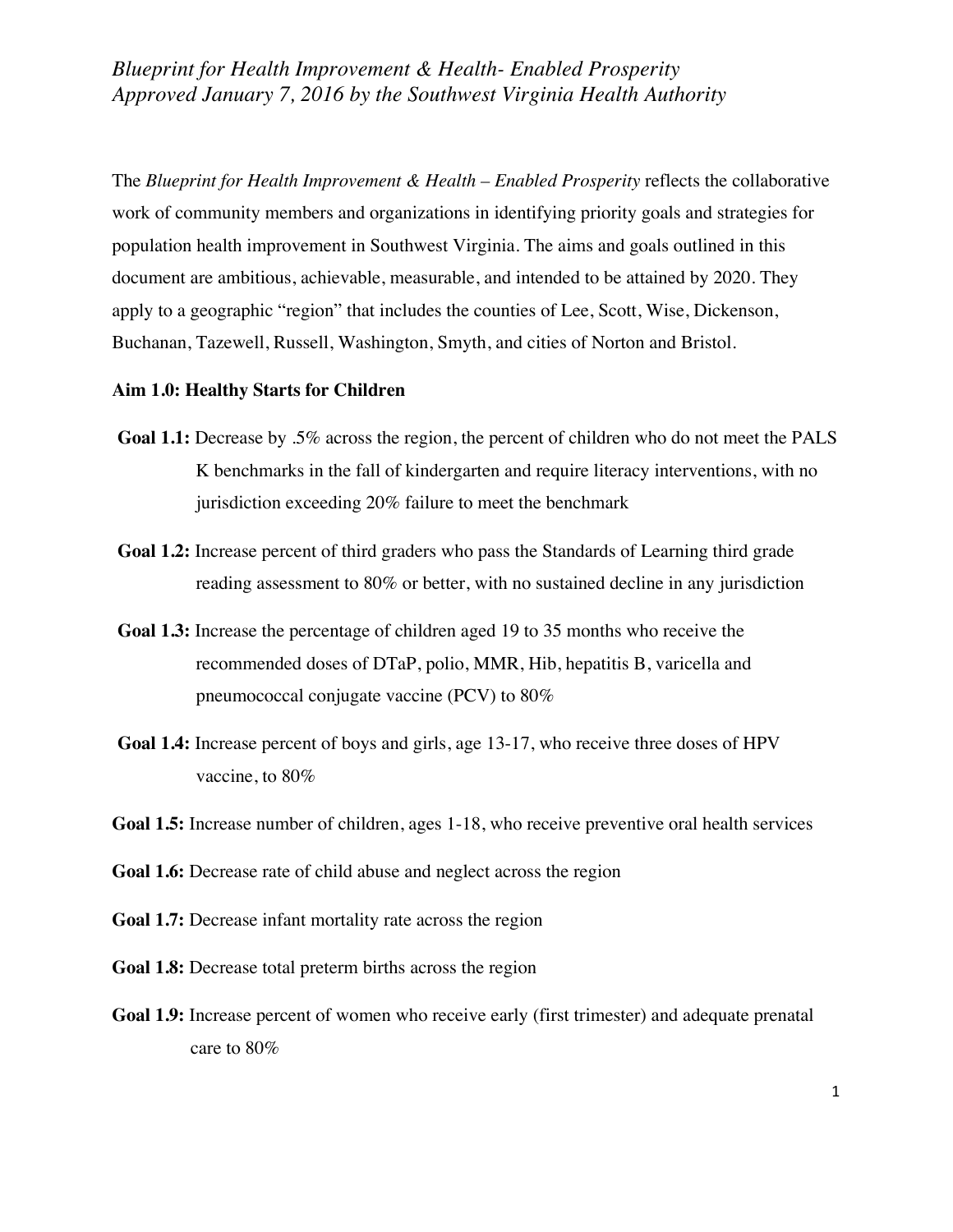**Goal 1.10:** Decrease percent of women who use alcohol and/or tobacco use during pregnancy

- **Goal 1.11:** Decrease number of children born with Neonatal Abstinence Syndrome
- **Goal 1.12:** Decrease teen pregnancy rate by 25% in all jurisdictions, with no jurisdiction trending upward
- **Goal 1.13:** Increase percent of women who initiate breastfeeding

#### **Aim 2.0: Healthy Minds**

- **Goal 2.1:** Increase the number of certified or licensed professionals treating mental health and substance use disorders (SUD), including core mental health professionals, as defined by HRSA, sufficient to eliminate the Mental Health Professions Shortage Area Designation in the region. Core mental health professionals as defined by HRSA include psychiatrists, clinical psychologists, clinical social workers, psychiatric nurse specialists, and marriage and family therapists.
- **Goal 2.2:** Increase access to diverse services for SUD treatment, including intensive outpatient, inpatient and residential
- **Goal 2.3:** Increase the number of people who receive specialty treatment for SUD in the region
- **Goal 2.4:** Decrease number of drug/poison deaths in the region
- **Goal 2.5:** Decrease suicide rate to equal or below state rate of 12.9 per 100,000

# **Aim 3.0: Healthy Behaviors**

- **Goal 3.1:** Increase the percent of adults who receive an annual influenza vaccine to 70%
- **Goal 3.2:** Decrease percent of adults in the region who are overweight or obese to equal or below the state goal of 63%.
- **Goal 3.3:** Decrease percent of children in the region who are overweight, or obese (BMI >  $85\%$ ) for age and gender)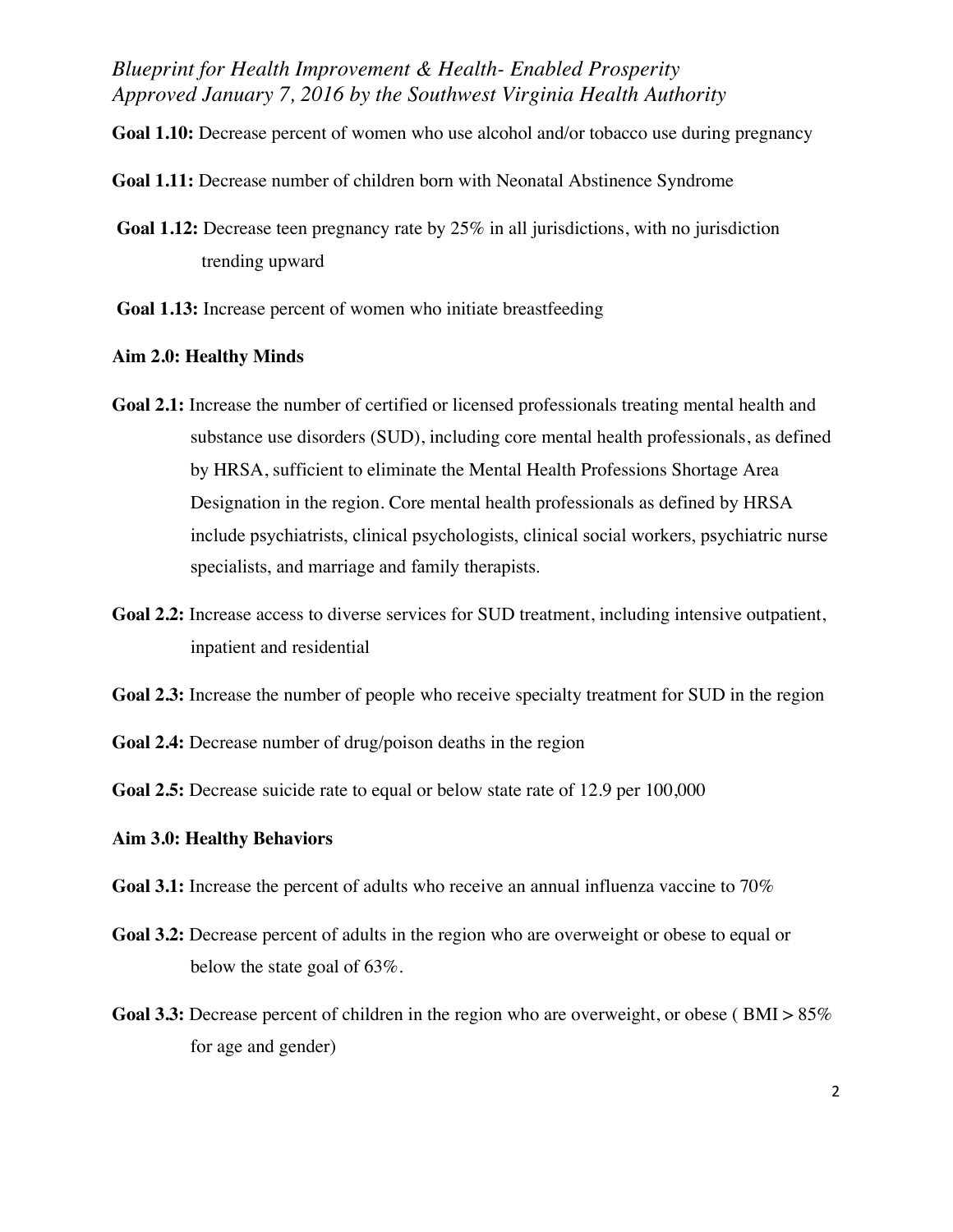- **Goal 3.4:** Decrease percent of adults who did not participate in any physical activity during the last 30 days to no more than 20% across the region
- **Goal 3.5:** Increase percent of high school graduates who are enrolled in an institute of higher education within 16 months after graduation to equal the state goal of 75%. Institutes of higher education can include, but are not limited to, universities, colleges, institutes of technology, vocational schools and trade schools.
- Goal 3.6: Decrease the percent of adults who report using tobacco to no more than 12% across the region
- **Goal 3.7:** Decrease initiation of alcohol, tobacco, and other drugs (ATOD), including e-cigs in adolescents
- **Goal 3.8:** Increase access to oral health care services using traditional and innovative models of oral health care delivery, to include a sufficient number of dentists to eliminate the Dental Health Professions Shortage Area Designation.
- **Goal 3.9:** Decrease rate of avoidable deaths from heart disease, stroke, or hypertensive disease in the region equal to or below the state goal of 40 per 100,000
- **Goal 3.10:** Decrease morbidity and mortality (age-adjusted) related to diabetes

## **Aim 4.0: Healthy Communities**

- **Goal 4.1:** Decrease rate of unemployment across the region
- **Goal 4.2:** Increase households with access to high speed internet to equal or above the state goal of 72%
- **Goal 4.3:** Decrease percent of households that are food insecure for some part of the year to no greater than 10%
- **Goal 4.4:** Create a model for collaboration across agencies and organizations to share data and resources for the purpose of population health improvement